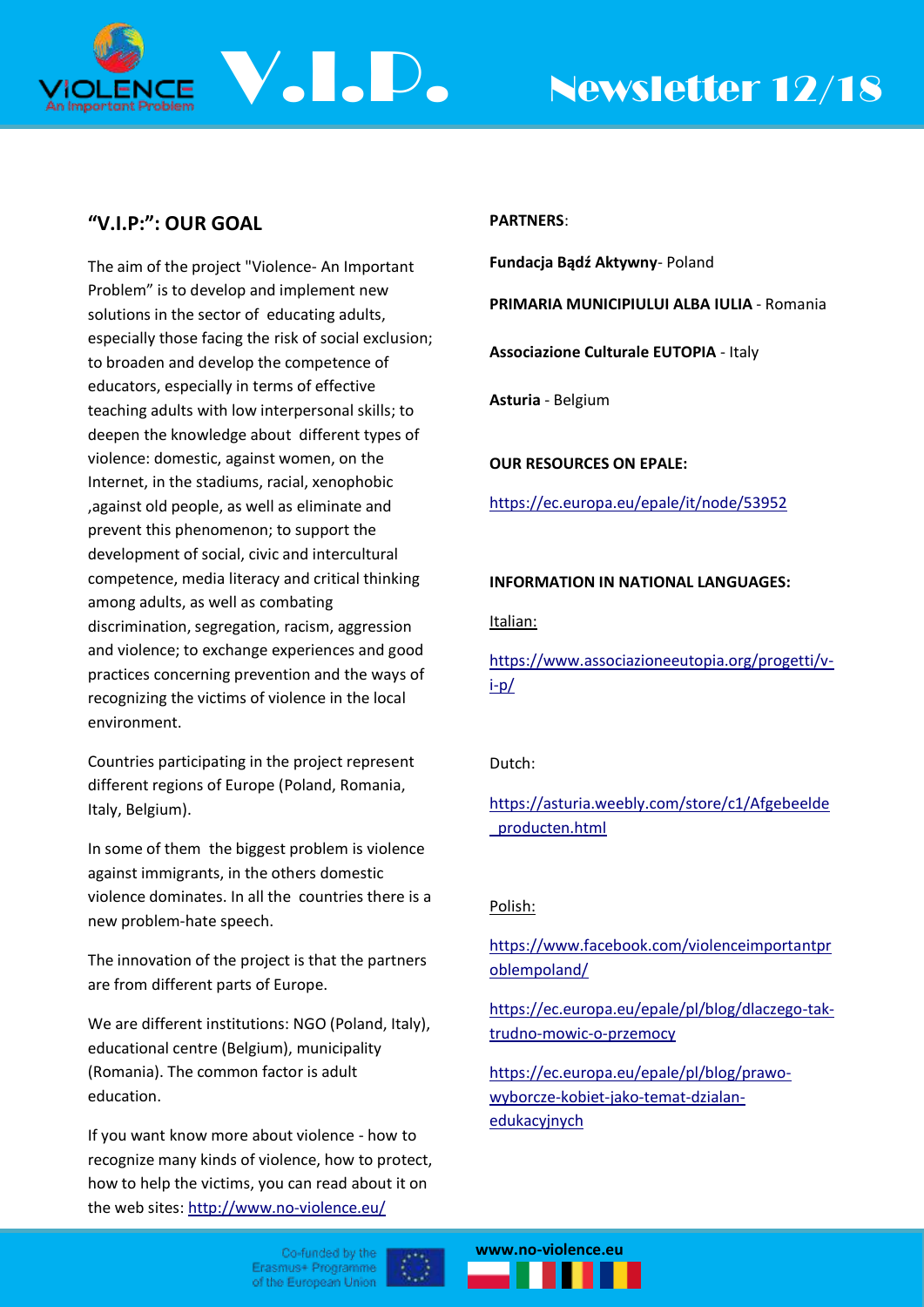

# **C3 in Poland – October 2018**

The mobility in Poland was implemented as planned in the application form.

**The main topic was elder abuse.**

During the mobility we had the following workshops:

- **• Demographic situation in the partners' countries**
- **How to recognize the victim or potential victim of violence?,**
- **Factors of elder abuse (violence against old people) and the prevention**
- **What we need to prevent violence against old people?**
- **How to build the network for victims and potential victims?**
- **Pyramid of Hate.**

We also had training on **self defence**.



It was conducted by a professional trainers. The training consisted of two parts: one theoretical and one practical. The participants learn about rules, rights of the victims and witness to the crime. During the practical part participants learnt how to react in a dangerous situation in the public area.

The mobility was organized with the help of local stakeholders.

**Participants of the mobility were seniors and people working with seniors.**

During the mobility, participants **improved knowledge about elder abuse, learned how to react during an attack in public area, learned about threats to seniors, exchanged experiences, got motivation to work at the local level through exchanged the ideas and solutions, improved their personal skills.**



During the afternoon and evening participants realized the small **cultural programme** (visit the museum and old synagouge in Piotrków Trybunalski, the exhibition in Marek Edelman Centre and Manufaktura Centre in Łódź). The mobility was also observed by Finnish colleague who came for job shadowing to Poland (2017-1-FI01-KA104-034570).



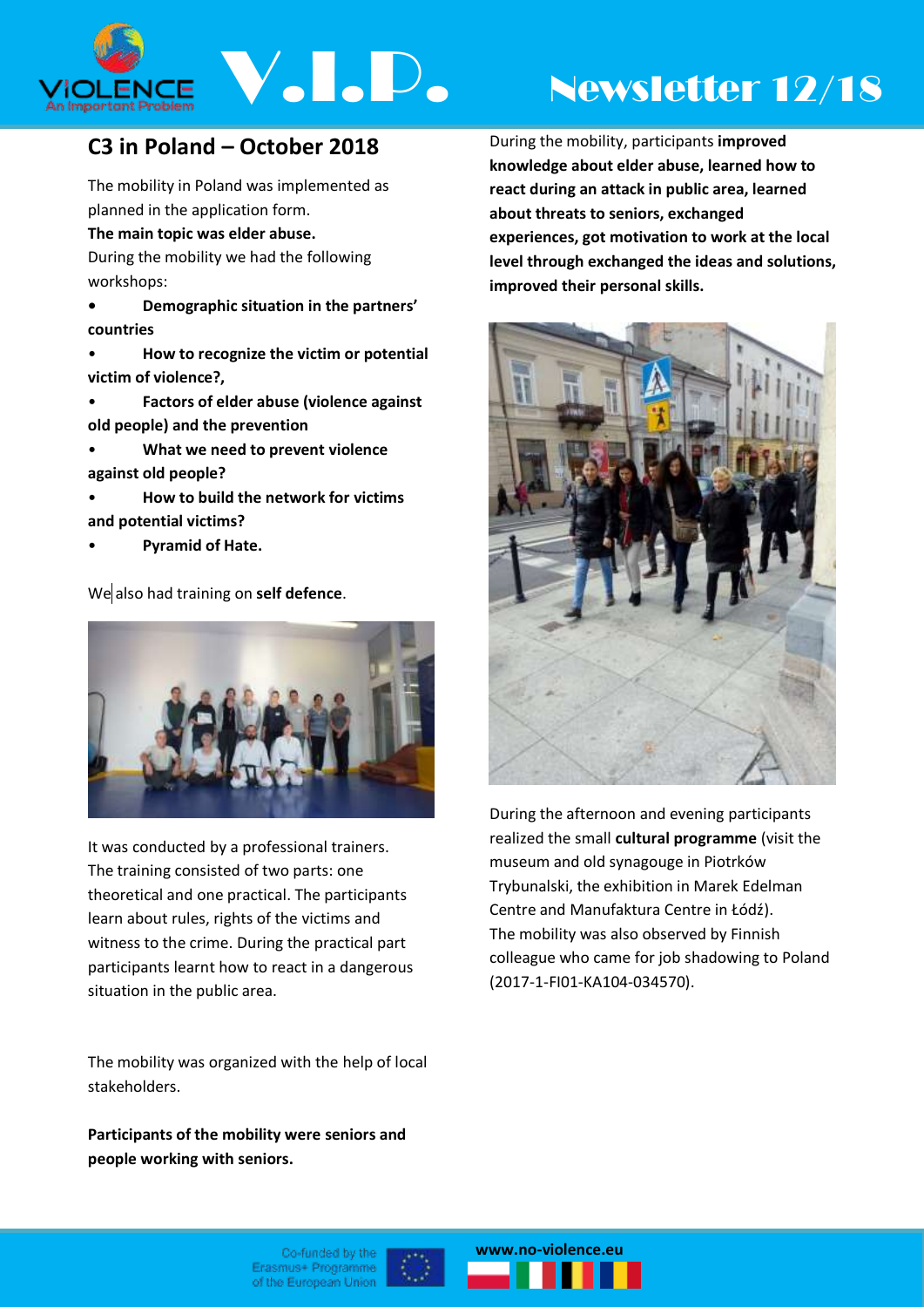

# ENCE V.I.D. Newsletter 12/18

# **STUDY VISIT**

# **Daily Social Welfare House in Piotrków**

**Trybunalski** is a public institution taking care of disabled persons and old people with illness. The local government provides social protection systems such as suitable insurance against major risks (ill health, old age) at levels that prevent poverty and social exclusion.



The institution has the following tasks: **I – Organization of provision of social services**, especially for the people with mental health problems in their place of residence. The Welfare House provides the following services:

• help in solving the nursing and protective problems ;

- assistance in home health care;
- to help people to stay active and socially connected as they age;
- to help keep clean a residence



# **II Daily service**

The institution creates the conditions for long hours stay. Adult day care services are limited to 5 days per week. The clients can stay there since Monday till Friday, in the time 7.30- 15.30. Clients (old people) can take part in the activities. The aims are: keep-fit activities and rehab, improve mental ability, help in being more independent in a home environment. Methods depend on the group of clients. This is the reason why the institution cooperates with cultural centers, NGO-s, educational institutions, etc.

# **III Providing meals to lonely seniors**

Social Welfare House prepared the lunches in three diets: general, diabetic and for people with ill liver (easily digestible diet). Clients are the pensioners of the town. Most of them come every day (Monday-Friday).



# **IV Supporting Seniors' clubs.**

In the Social Welfare House are two seniors' clubs: "The club of old gentlemen" and "The Amber".

Members of the clubs are seniors of the town. They have about 200 members. They organize events like: Christmas, Easter, Women Day, Grandparents Days, etc.

Co-funded by the Erasmus+ Programme of the European Union



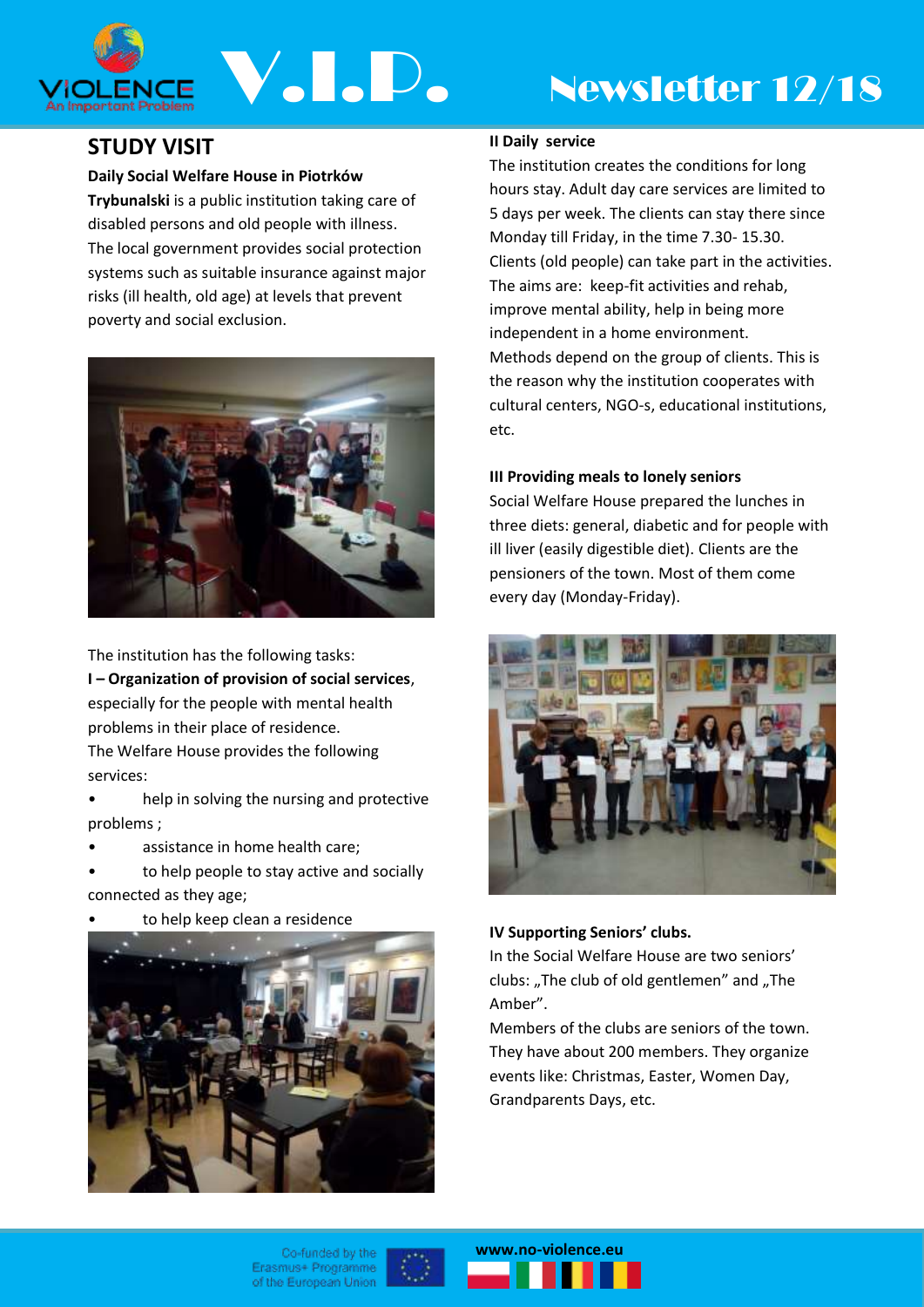

# **STUDY VISIT in Łódź**

The participants visited the foundation Subvenio in Łódź. It's the stakeholder of Fundacja Bądź Aktywny. They met with the representatives of the organization, discuss about the support for the victims and the potential victims, especially older people. The conference let to exchange the experiences, impressions, ideas. Subvenio (http://subvenio.org.pl/) is the foundation which help people who are experiencing a crisis, who needs help. Subvenio works in Łódź and the region. The target group are: victims and their families, seniors.



One of the activity is organize and monitor the Assistance Center for Victims of Crime and Members of their Families. It offers all residents of the Lodz region affected by crime. Everybody who needs help can find there the legal assistance free of charge, including legal advice, as well as preparation, editing of letters sent to, among others, to courts, prosecutors, police or insurance companies.



If someone has suffered a traffic accident, an accident at work, has become a victim of stalking, domestic violence, lack of training, or fraud - he can apply for help.

The people who help the victims are: lawyers, psychologists, sociologists, social workers, volunteers.



# **Center for psychological and legal support for seniors.**

The seniors can meet with psychologist, lawyer, mediator. One of the activity is a support group for seniors in a difficult life situation. The members of the group meet one time every week.



# **Telephone of kindness for Seniors.**

It is a joint venture of the Subvenio Foundation, the Department of Health and Social Affairs in Lodz, as well as volunteers, lawyers and psychologists. Everybody can call to talk with the experts or volunteers. It's the project not only for the victims. If somebody feel alone, sad can call and just only talk. The senors volunteers work in the project. It's very important. Seniors volunteer on call support, which may be an antidote to loneliness, help in solving legal, social and other problems.

Co-funded by the Erasmus+ Programme of the European Union